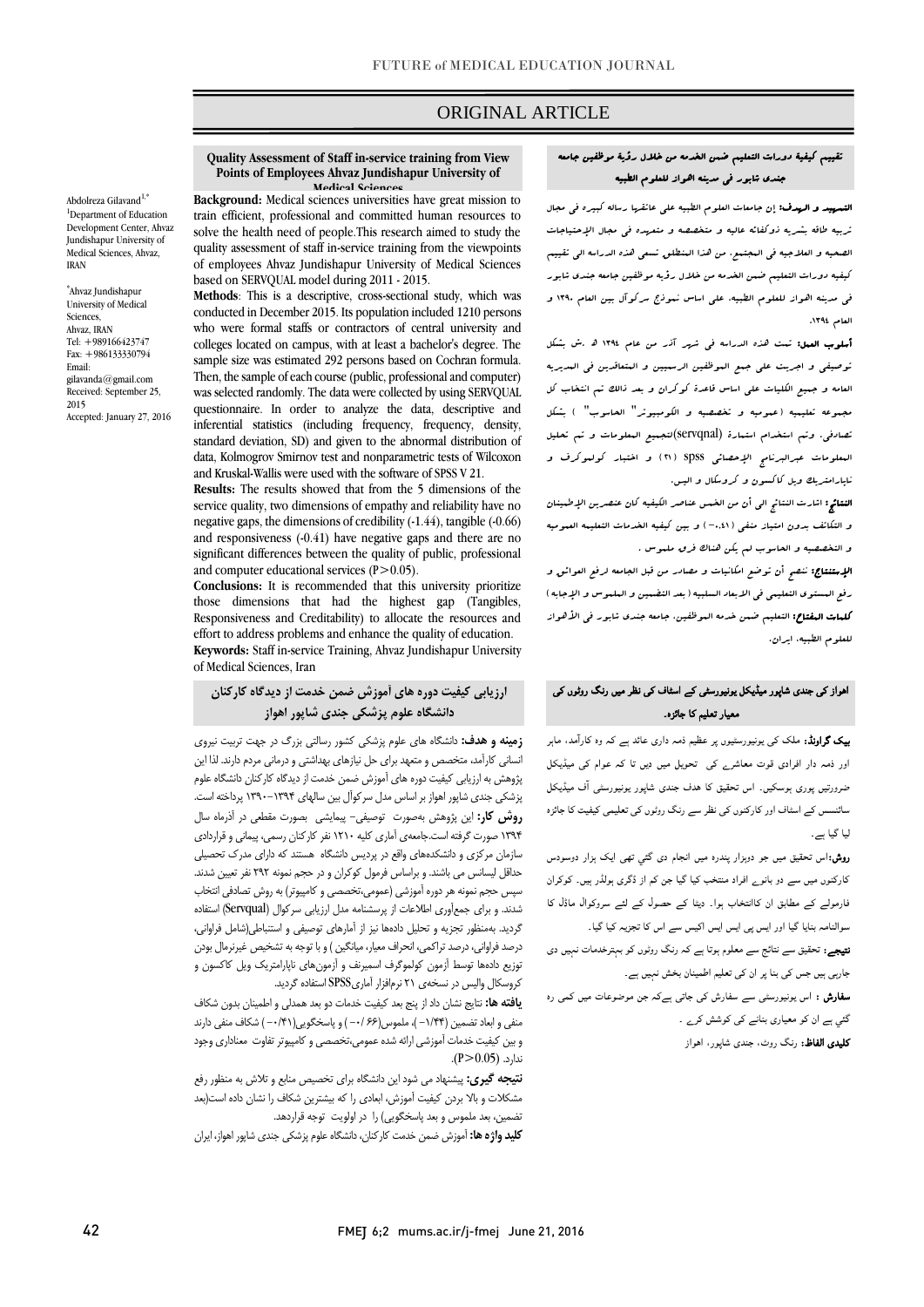## **INTRODUCTION**

Educating and training human resources in an organization were not concerned regularly and scientifically before the birth of scientific management school in the late nineteenth and early twentieth century's. With the rapid growth of cities, bigger government and more complex management of public affairs in the early twentieth century, training staff has become more important. The first signs of regular training of human resources can be seen in the school of scientific management. In Iran, before 1930s, the common of training staff was the way of teacher-student, but from the early mentioned decade, the new and organized training of staff was begun sporadically (1).

In the third millennium, the firms and educational centers face with huge challenges such as globalization and internationalization of trade and also the revolution of information technology. The organizations had to match with changing environment quickly and improve the quality of their training continuously to protect themselves from destruction and promote the special place earned in the past (2). The quality of services is one of the important factors for growth, success and sustainability of the service organizations. Many studies showed that providing high quality services impacts on profitability, market share and reduction of costs directly and also it can impact on the satisfaction and behaviors such as loyalty and convert the customer to a good marketing agent in addition to ensuring the continuity of the order (3). The performance of employees of government offices and agencies is annually assessed. One of the criteria for this assessment is in the form of a number of periodic in-service training courses that are related to the employees' jobs and general information (4). In-service education is one of the best and major methods to provide, train and improve the performance of the staffs (5). According to Parasuraman and et al., the service quality is defined as the degree and direction of the difference between customers' expectations and perceptions which called expectation-perception gap (6-7). In fact, customer's expectations are opinions about service delivery. These opinions act as the reference points and standard when the customer evaluates the performance of service providers (8, 9). Given that customers compare their perception of performance with these reference points to evaluate service quality, understanding the customer's expectations exactly in order to provide high quality services is important and necessary (10). In other words, lack of knowledge of what the customer wanted means using resources on things that are not important to customers and this could be leading to the loss of a customer. At the same time, the customer's perception of service means how customers evaluate the received service. Perceived quality is defined as the judgment of the customer on top of the nature or excellence and it is different from the objective quality which includes an objective or structural dimension of thing of the event (11-12).

Perceived quality is a form of an attitude related to satisfaction and the comparison between expectations and perceptions of performance. Normally, the customer's

perception of service is influenced by 2 important factors of moment of contact and evidence of service (including processes, physical dimensions and individuals) (13). It must be noted that customer perception is always associated with his/her expectations relative. Also, given to the dynamic nature of expectations, evaluating the service by the customer has changed over time and changes from one person to another or one culture to another one (14). Over the years, researchers have measured the service quality by using one-dimensional scales, while unidimensional scales are not appropriate to measure multidimensional concept such as quality. For the reason, often, there is no appropriateness between the knowledge of management on consumers' perceptions and their actual perceptions and this causes damage to the quality of services (15, 16).

In the past few decades, due to profound changes in markets and increasing competitive pressures, the quality of service has become an important issue in managed researches and many tools have been developed to measure it. These tools are different in terms of definition, content and type of assessment, but, up to now, the tool of SERVQUAL designed based on gap model in 1988 by the marketing team of Parasuraman, Zeithaml and Berry has been the most highly applicable tools for measuring the quality of services (5, 14, 17). This means to evaluate the quality of service by comparing the customers' expectations and perceptions in different dimensions (12, 17).

Researchers believe that the quality is achieved when the proper response is given to customers' expectations (8, 18). The quality of educational services is determined by surveying the gap between the students' expectations (ideal situation) and provided educational services (existing situation). If the gap between the students' expectations and provided educational services is less, the quality of educational services is desired. Tan and Pavitra believed that the SERVQUAL model is a detection technique that helps organizations to identify the strengths and weaknesses of the quality of services. So, it can be used as a tool for direction, innovation and continuous improvement (19).

SERVQUAL is a valid tool for evaluating the quality of services and in comparison other assessment methods of quality it has advantages such as the possibility of matching size with a variety of service environments, high reliability and reputation in comparing customers' perceptions and expectations, considering 5 important dimensions in understanding the quality of services, having the ability to analyze according to demographic, psychological characteristics and other fields (12, 17). SERVQUAL model has 5 dimensions: physical and tangible factors (physical appearances of facilities, equipment, personnel and means of communication), reliability (the ability to provide the promised services actually and surely); responsiveness (the willingness of staffs to help customers and provide services immediately); competence (knowledge and competencies of employees and their ability to convey trust and confidence) and sympathy (the care and personal attention to customers). Given the importance of monitoring the quality of educational services, different studies were conducted to study the educational services in the view of students in the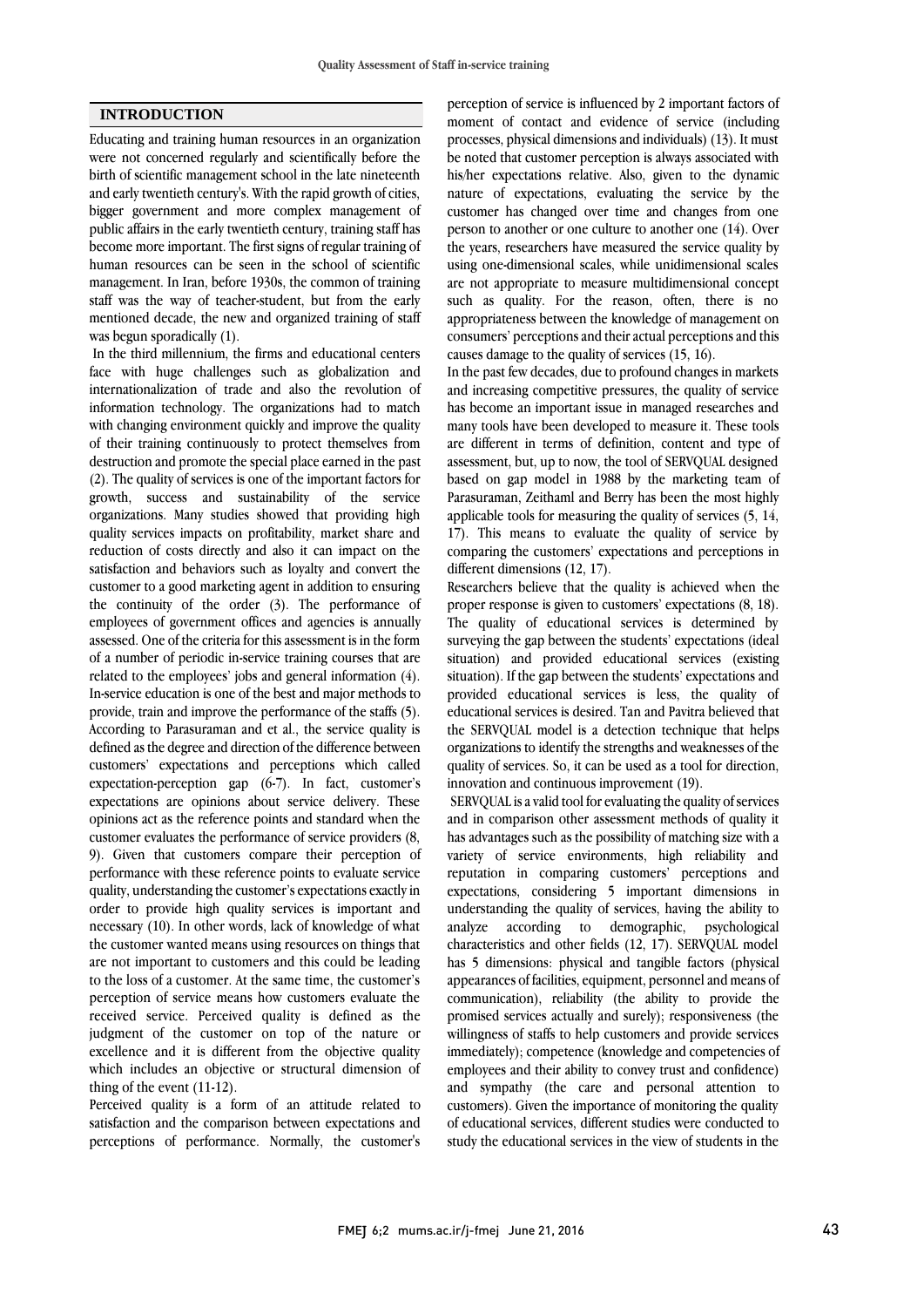world and Iran.

In the medical Sciences University of Tehran, Shiraz, Mazandaran, Arak, North Khorasan, Zahedan, Kerman, Zanjan, Qom and Urmia, this method was used to evaluate the used educational system that implied on the negative gap between 5 dimensions of educational services' quality (20- 30). Gilavand et al. (2015), in their study on the effectiveness of in-service educational courses on the empowerment of employees (case study: National Iranian South Oilfields Company), showed that educational courses are effective in the empowerment of employees (leadership, organizational commitment and specialized information) (31). Gilavand et al. (2014) assessed the satisfaction of the employees of the Ahvaz Jundishapur University of Medical Sciences (AJUMS) from virtual in-service courses and concluded that a significant number of employees have been satisfied from these courses (1).

Medical sciences universities have a great mission to train efficient, professional and committed human resources to solve the health need of people Ahvaz Jundishapur University of Medical Sciences (AJUMS) is one of the most prestigious universities in Iran and also bridge 1 of the Ministry of Health and Medical Education that has nearly 650 faculty members, 7000 students and 15000 non-faculty employees who are eligible to be educated with various tasks throughout Khuzestan Province. Its name was taken from the university with same name established 1745 years ago in the north of Khuzestan Province, which is remembered as the first university of medical sciences (32, 33). In order to prevent a low quality of human resources in organizations Ahvaz Jundishapur University of Medical Sciences (AJUMS) held training courses to empower its employees at the vast level and with relatively high costs. This study is a descriptive, cross-sectional, which was conducted in December 2015. This research aimed to study the quality assessment of staff in-service training from the viewpoints of employees Ahvaz Jundishapur University of Medical Sciences (in three areas: public, professional and computer) based on SERVQUAL model between 2011-2015 and compare the quality of provided services with them and provide the background to improve the quality of educational services.

### **METHODS**

This study is a descriptive, cross-sectional, which was conducted in December 2015 and aimed to study the quality assessment of staff in-service training from the viewpoints of employees Ahvaz Jundishapur University of Medical Sciences

(AJUMS) in southwest Iran (in three areas: public, professional and computer) based on SERVQUAL model between 2011-2015. Its population included 1210 persons who were formal staffs or contractors of central university and colleges, located on campus, with at least a bachelor's degree. According to Cochran formula, the sample size was estimated 292 persons at the error level of 0.05. Then, the sample size of each educational course (public, professional and computer) was determined based on the percentage of its students in the population and respondent were randomly selected and in order to collect the data, three questionnaires of demographic characteristics, current situation and ideal situation were used based on SERVOUAL gap analysis model. The questionnaire has 26 items that assess the quality of educational services in term of 5 dimensions of physical and tangible factors (6 items), reliability (5 items), responsiveness (5 items) and competence (5 items) and scores based on 5-point Likert scale. SERVQUAL questionnaire is a standard questionnaire that the reliability and validity of such questionnaire have been approved more in Iran and abroad) 20-30). In this study, its validity was approved based on the viewpoints of expert faculty members and its reliability was confirmed through Cronbach's alpha coefficient (0.81). In order to analyze the data, descriptive and inferential statistics (including frequency, frequency, density, standard deviation, SD) and given to the abnormal distribution of data, Kolmogrov Smirnov test and nonparametric tests of Wilcoxon and Kruskal-Wallis were used with the software of SPSS V.21 (Table1). To collect data, the students were asked to comment on the present situation of educational services and determine their expectations from ideal educational services based on a Likert scale with the one of the options of very high  $(5)$ , high  $(4)$ , average  $(3)$ , low  $(2)$ , very low  $(1)$ for each phrase. The gap of the quality of educational services was achieved by the difference between perception and expectation scores. Positive score show that the quality of educational services is beyond the expectations of students and negative score indicates that there is a quality gap, in other words, the level of educational services has been lower than the expectations of the students.

## **RESULTS**

The results showed that of 292 persons of sample size, 87% persons were men and 13 % persons were women, 77% persons were married and 23% persons were single. Also, 14% persons of them were of employees with education and

| Table 1. The population and sample size based on educational centers (Percentage) |      |                   |             |            |  |  |
|-----------------------------------------------------------------------------------|------|-------------------|-------------|------------|--|--|
| <b>Educational center</b>                                                         |      | <b>Population</b> | Sample size |            |  |  |
|                                                                                   | N    | percentage        | N           | percentage |  |  |
| Public job training                                                               | 796  | 65.40             | 191         | 65.40      |  |  |
| Professional job training                                                         | 296  | 24.32             | 71          | 24.32      |  |  |
| Computer job training                                                             | 125  | 10.27             | 30          | 10.27      |  |  |
| Total                                                                             | 1217 | 100               | 292         | 100        |  |  |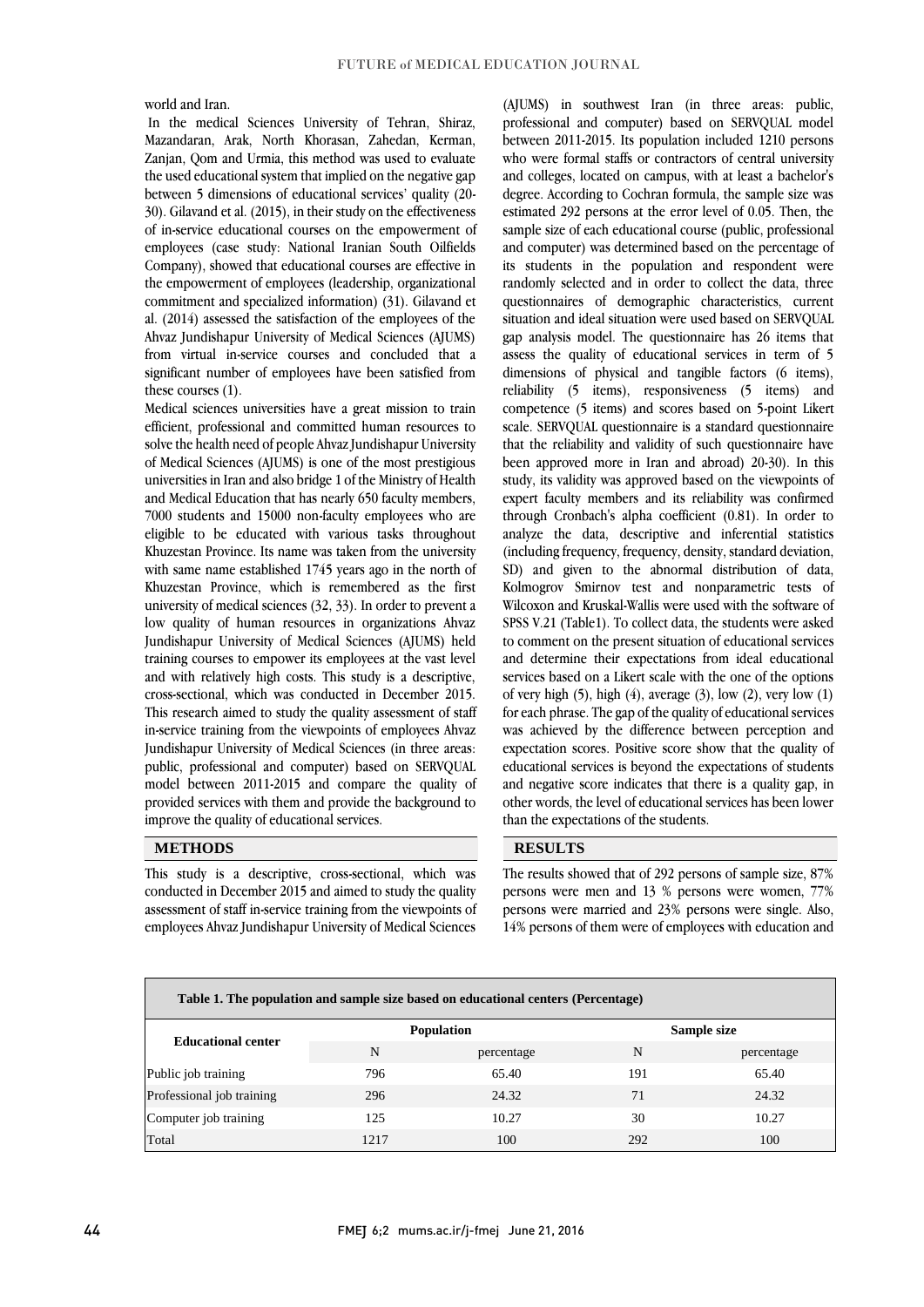| Table 2. Frequency of age and working experiences of sample's members |                    |           |           |                  |                           |          |           |                 |
|-----------------------------------------------------------------------|--------------------|-----------|-----------|------------------|---------------------------|----------|-----------|-----------------|
|                                                                       | Age                |           |           |                  | <b>Working experience</b> |          |           |                 |
|                                                                       | Younger<br>than 30 | $31 - 40$ | $41 - 50$ | Older than<br>50 | Less than 5               | $5 - 10$ | $11 - 20$ | More than<br>20 |
| Relative frequency                                                    | 61                 | 164       | 43        | 24               | 77                        | 88       | 73        | 54              |
| Relative frequency                                                    | 20.90              | 56.20     | 14.70     | 8.20             | 26.40                     | 30.10    | 25        | 18.50           |

**Table 3. Descriptive evaluation of the dimensions of service quality in Department of Education and Development according to the viewpoint of students**

| <b>Dimension of quality</b> | <b>Mean of</b><br>expectations | <b>Standard</b><br>deviation | Mean of<br>perceptions | <b>Standard</b><br>deviation | difference |
|-----------------------------|--------------------------------|------------------------------|------------------------|------------------------------|------------|
| Tangibles                   | 4.41                           | 0.628                        | 3.75                   | 0.721                        | $-0.66$    |
| Reliability                 | 3.48                           | 1.651                        | 3.57                   | 1.387                        | $+0.09$    |
| Responsiveness              | 4.45                           | 0.610                        | 4.04                   | 0.697                        | $-0.41$    |
| Creditability               | 4.10                           | 1.155                        | 2.66                   | 1.197                        | $-1.44$    |
| Empathy                     | 4.25                           | 1.060                        | 4.30                   | 0.677                        | $+0.27$    |
| total                       | 4.44                           | 0.526                        | 4.01                   | 0.588                        | $-0.43$    |

culture, 8% information technology, 37% health, 40% administrative and financing and 1% social and service job category, respectively.

Also, 20.90% persons of them were younger than 30 years old, 56.20% between 31-40 years old, 14.70% between 41-50 years old and 8.20% between older than 50 years old, respectively. 26.40% persons of them had less than 5 years, 30.10% between 5-10, 25% between 11-20 and 18.50% more than 20 years of working experiences (Table2).

Also, in this study, of 292 persons of sample size, 191 (40.65) persons of them spent at least 100 hours of public job training of staff which includes the courses such as introduction to the rights of patients and clients, introduction to first aid of rescue, English, article writing and proposal writing, business ethics, and 30 (10.30%) of them spent at least 100 hours of computer training courses such as introduction to administrative automation, ICDL, and 71 (24.30%) of them spent at least 100 hours of professional job training such as accounting, employment, administrative services and now, they are operators of them.

In the study, the results indicated that the difference between the mean and standard deviation of students' perceptions and expectations for the quality of in-service educational services of the staffs were positive in two dimensions of empathy  $(+0.27)$  and competence  $(+0.09)$  and negative in 3 dimensions of reliability (-1.44), tangible (-0.66) and responsiveness (-0.41) (Table 3).

In order to determine the significance of difference between the averages of expectations and perceptions based on five mentioned dimensions, the Wilcoxon test was used. The results showed that the level of students' expectations was significantly higher than the level of students' perceptions in terms of three dimensions of reliability, tangible and responsiveness at the error level of 0.05 (P $=$  = 0.001), but the

level of students' perceptions was significantly higher than the level of students' expectations in terms of two dimensions of empathy and competence at the error level of 0.05 and the students' expectations were fully provided in two dimensions of empathy ( $P = 0.379$ ) and competence  $(P = 0.757)$ . The result of the Wilcoxon test for all dimensions of the quality of educational services at the Department of Education and development for the current and desired situations showed that the value of the test  $(Z=-10.220)$  is significant at the error level of 0.05. So, with a confidence coefficient of 95%, it can be said that there is a difference between the perceptions and expectations of students, who spend the courses of inservice training of staff, in existing and desired situations (P  $= 0.001$ ). In fact, the findings showed that the desired situation was beyond the current situation and provided training has failed to meet the expectations of students (Table 4). Also, no significant differences are seen between the means of opinions of different job categories (educational, cultural, information technology, health, administrative, financial, social and services job categories)  $(P>0.05)$  and also between men and women. And this indicates that the age, gender and job category had no impact on employees' opinions  $(P>0.05)$ .

Kruskal-Wallis test was used to determine the significance of the difference between the quality of provided educational services in three areas of public and professional job training and computer (Table 5).

According to Table 5 and Kruskal statistics (4.409) which is significant at the error level of 0.05, with the confidence coefficient of 95%, it can be said that there are no significant differences between the quality of triple in-service educational services provided to the staffs (public, professional and computer) of the Ahvaz Jundishapur University of Medical Sciences ( $P = 0.110$ ).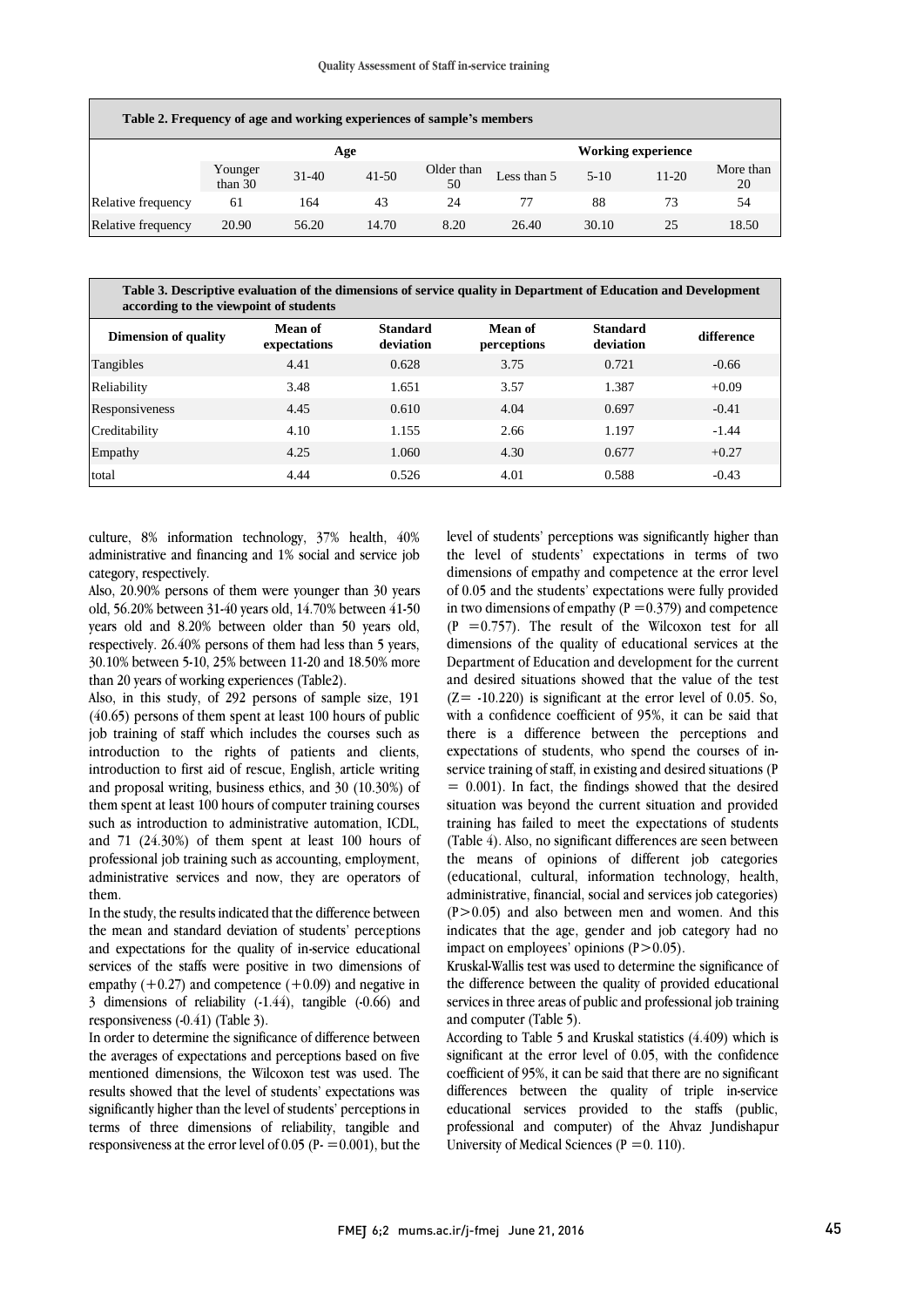| Table 4. The results of Wilcoxon test on the existing<br>and desired situations of educational service quality<br>in Department of Education and Development |                |  |  |  |  |
|--------------------------------------------------------------------------------------------------------------------------------------------------------------|----------------|--|--|--|--|
| <b>Dimension of SERVOUAL</b>                                                                                                                                 | <b>P-Value</b> |  |  |  |  |
| Tangibles                                                                                                                                                    | 0.000          |  |  |  |  |
| Reliability                                                                                                                                                  | 0.757          |  |  |  |  |
| Responsiveness                                                                                                                                               | 0.000          |  |  |  |  |
| Creditability                                                                                                                                                | 0.000          |  |  |  |  |
| Empathy                                                                                                                                                      | 0.379          |  |  |  |  |
| total                                                                                                                                                        | 0.000          |  |  |  |  |

## **DISCUSSION**

In general, the analysis of the quality of in-service educational services provided to staffs and its dimensions showed that based on the SERVQUAL model, the current situation of service quality has a mean of 4.10 and the desired situation has the mean of 4.44 out of the maximum score of 5 and this shows that there is a little difference between the current situation of in-service educational services provided for staffs and their expectations and this is mainly due to differences in the type and level of training, facilities, equipment, personnel and training teachers and cultural, social, economic and demographic characteristics (such as gender, age, social class, etc.) in different societies that vary the views of service recipients about the quality of services and their perceptions and expectations. By observing the results of research conducted in other educational and service centers, it can be found that there is a quality gap in most educational centers, although there are differences between dimensions in some cases according to the old of the centers and experiences of human resources who work in them. However, the significant difference between students' perceptions and expectations indicates that in the context of fulfilling obligations and meeting the expectations of students who use in-service training in Ahvaz Jundishapur University of Medical Sciences (AJUMS), especially in the dimensions of credibility, indicating the competence of staffs in instilling a sense of confidence to the learner on the learning and development and the dimension of tangibles, including the existence and appearance of work facilities and equipment and communication and leisure goods, and the dimension of responsiveness, willing to cooperate and help the learners, didn't act as the expectations of the students due to the lack of customer-oriented system and comprehensive quality management and the high volume of

executive works and high ratio of students to staffs. The results of the study are consistent and matched with the results of the studies conducted by Shams et al. (20), Kavosi et al. (21), Enayati et al. (22), Changyzi et al. (23), Mohamadi et al. (28), Kebriaei et al. (25), Mohebbi et al, Ayatollahi et al. (34), Markovice et al (35) and Hang et al. (11). They found that there is a negative gap between the students' expectations and perceptions of the service quality. Based on the study's findings, the highest gap of the quality of educational services was in the dimension of credibility. This dimension of quality emphasizes on the competence of staffs in instilling a sense of confidence and having necessary knowledge and skills to provide the services and respectful behavior of staffs with customers and enticing their trust. The components of credibility include the activities which are necessary to keep, sustain and improve the quality. According to the results, it seems that in this dimension, nothing acted as the expectations of the students due to the lack of customer-oriented system and comprehensive quality management and the high volume of executive works and high ratio of students to staffs. In this regard, the results of the study are consistent with the results of the studies conducted by Kavosi et al. (21), Ayatollahi et al. (34) Enayati et al. (22), Barnes (36), Gilavand et al (37-42) and Lewinski (43). They believed that there is a difference between the students' expectations and perceptions in term of credibility.

The study showed that despite the fact that the staffs have relative satisfaction from the current situation of the quality of in- service educational services, there is a large gap to achieve ideal situation and complete satisfaction with them. The observed differences between the five dimensions of the quality of education can be used as a guide for planning and allocation of resources. In this regard, as the significance of the differences between the means showed, 5 dimensions of service quality can be prioritized in 3 groups for allocation of the resources and efforts of the university to solve problems and enhance the quality, that the highest priority is the dimension of credibility, the dimension of tangibles is placed over it and the lowest priority is the dimension of empathy. If such priority be carried out, the dimensions which have lower quality will be addressed initially. Along with raising the quality in these dimensions, the other dimensions will be improved in the view of staffs, because the defect (unlike the quality) in one dimension produces a resonance effect which means reduction in quality in the other dimensions in the viewpoint of customers.

### **Limitations of the Study**

Due to the diversity of majors and educational levels with other universities in different facilities, equipment, staff and faculty members, the results of this study cannot be

| Table 5. Kruskal-Wallis test to compare the quality of educational services at educational centers of Department of<br><b>Education and Development</b> |      |                              |              |                                               |                           |  |
|---------------------------------------------------------------------------------------------------------------------------------------------------------|------|------------------------------|--------------|-----------------------------------------------|---------------------------|--|
| <b>Educational center</b>                                                                                                                               | Mean | <b>Standard</b><br>deviation | Mean of rank | <b>Statistics of</b><br><b>Kruskal-Wallis</b> | <b>Significance level</b> |  |
| Public job training                                                                                                                                     | 4.32 | 0.61                         | 152.95       |                                               |                           |  |
| Professional job training                                                                                                                               | 4.21 | 0.50                         | 136.34       | 4.409                                         | 0.110                     |  |
| Computer job training                                                                                                                                   | 4.13 | 0.63                         | 129.47       |                                               |                           |  |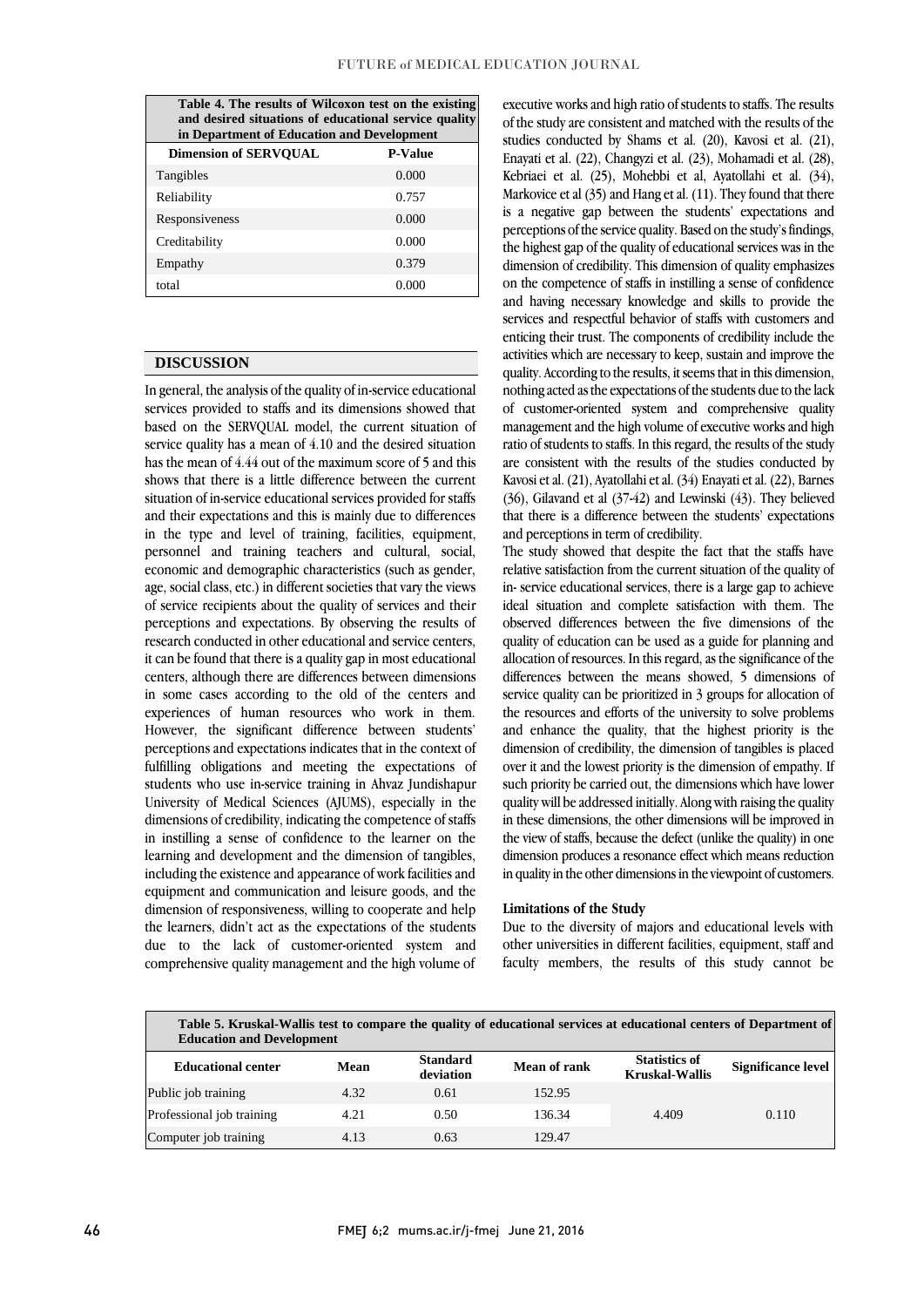generalized to all. Hence, it is recommended that a similar study should be carried out in each university so that a model with more conformity is produced for planning to improve educational service quality. This research aimed to study the quality assessment of staff in-service training from the viewpoints of employees Ahvaz Jundishapur University of Medical Sciences (AJUMS). Then the results of this study are not generalizable to other educational environments.

### **Recommendations**

The author suggests that similar studies be performed in

#### **REFERENCES**

1. Gilavand A, Hosseinpour M. Investigating Employees' Satisfaction with E-learning Inservice Training Courses at Ahvaz Jundishapour University of Medical Sciences and Health Services in 2014, Educational Developement of Jundishapur. 2015; 6(3): 253-260(in Persian).

2. Hosseinpour M, Moghadasi M. Gilavand A. The effect of psychological empowerment training on work adjustment and vitality of nurses in Apadana Hospital in Ahvaz. Journal of Academic and Applied Studies. 2015;5(7):2538<br>3 Mosadeghrad

3. Mosadeghrad AM, Ferdosi M. satisfaction organizational commitment in healthcare sector: Proposing and testing a model. Mat<br>Soc. Med. 2013:25:121-6. doi: 2013:25:121-6. 10.5455/msm.2013.25.121-126.

4. Gilavand A, Dadgarinejad A, Pezhman M. Individual barriers to doing research among non-faculty staff of Ahvaz Jundishapour university of medical and health services , World Journal of Pharmacy and Pharmaceutical, 2015; 4(4): 123-133

5. Badiee ava Sh, Ravanshad Y, Froozandehfar H, Samadi hasanabad S.Analysis of In-service Virtual Training Courses from the Expert Staffs' Perspective of Vice Chancellor for treatment of Mashhad University of Medical Sciences (2013).

Future Med Educ J 2013; 3(4): 25-28.<br>6. Mosadeghrad AM, Why TOM do 6. Mosadeghrad AM. Why TQM does not work in healthcare organisations. Int J Health Care Qual Assur. 2014;27:320–35. doi: 10.1108/ijhcqa-11-2012-0110.

7. Kebriaei A, Roudbari M Quality Gap in Educational Services at Zahedan University of Medical Sciences: Students Viewpoints about Current and Optimal Condition. Iranian Journal of Medical Education 2005; 5(1): 53-60. (Persian)

Sahney S, Banwet DK, Karnues S. An Integrated Framework for Quality in **Education: Application of Quality Function**<br>Deployment Interpretive Structural Interpretive Structural Modeling and Path Analysis. Total Qual Manag;2006;17(2):265-85.<br>9 Sirvanci MB Critica

9. Sirvanci MB. Critical Issues for TQM

other educational contexts in the Ahvaz Jundishapur University of Medical Sciences (AJUMS) in order to reach better conclusions about of educational service quality in this university.

#### **Financial support**

This research was carried out without the financial support of certain institutions.

### **Conflict of interest**

The authors declare no conflict of interest.

Implementation in Higher Education. TQM Magazin;2004;16(6):382-6

10. Jafari Asl M, Chehrzed M, 3Shafipour S, Ghanbari A. Quality of Educational Services from ViewPoint's of Nursing and Midwifery Students of Guilan University Based on Servqual Model. Research in Medical Education. 2014; 6 (1):50-58(Persian)

11. Hang K, Bradley G. Measuring the performance of IT service: An assessment of<br>SERVQUA.International journal of SERVQUA.International accounting information systems;2002; 3: 151-164.

12. Zafiropoulos C. Students attitudes about educational service quality, The Cyprus Journal of Sciences, 2006; 4: 13-23. 13. Caruana A, Ewing MT. Assessment of the three column format SERVQUAL: an xperimental approach. Journal of business research;. 2000; 49 (2) :57-65

14. Bodvarsson B, Gibson WA.(2002),. Tipping and service quality: A reply to LYNN. The social science journal;. 2002; 39 (5) :471-476

15. Tam M. Measuring quality and performance in higher education. Qual High Educ;2001 ;7(1):47-54.

16. Ramsden PA. A performance indicator of teaching quality in higher education: The course experience questionnaire. Stud High Educ;1991;16(2):129-50.

17. Hill Y, Lomas L, Mac Gregor J. Students Perceptions of quality in higher education. Quality Assurance in Education; 2003;11(1): 15-20.

18. Van Duong D, Binns CW, Lee AH, Hipgrave DB. Measuring client-perceived quality of maternity services in rural<br>Vietnam lnt J. Qual Health Vietnam. Care;2004;16(6):447-52.

19. Ranjbar Ezzatabadi M,Bahrami MA, Zare Ahmadabadi et al. HGap Analysis between Perceptions and Expectations of Service Recipients through Servqual Approach in Yazd, Afshar Hospital. Journal of toloo-e- behdaht. 2010;9(23):44-56.

20. Shams L, Mahmoudi S, Maleki M, Ameli E, Mousavi S. Educational service quality of Tehran University of Medical Sciences: the

students' perspective. RJMS. 2014; 21 (124) :37-46 ( Persian)

21. Kavosi Z , Rahimi H, Qanbari P, Haidari L, Bahmaei J Investigation of quality gap of educational services from the viewpoints of students of Shiraz University of Medical Sciences, 2012-2013 Sadra Med Sci J. 2014; 2(2): 161-172

22. Enayati T, Zameni F, Nasirpoor Deravi N. Assessing the quality of educational service in Mazandaran University of Medical Sciences using Servqual Model. JHPM. 2013; 2 (2) :32-39 (Persian

23. Changyzi Ashtiyani S, Shamsi M. Students Viewpoints about Quality of Educational Health-Care at Arak University of Medical Sciences in 2009 . Research in Medical Education. 2011; 3 (1) :17-26 (Persian)

24. Haresabadi M, Bibak B, abbasi Z. Quality Gap in Educational Services at North Khorasan University of Medical Sciences(2011): Students Viewpoints about Current and Optimal Condition. Journal of North Khorasan University of Medical Sciences. 2013;5(4):722(Persian)

25. Kebriaei A, Akbari F.Quality gap of educational services at Zahedan University of Medical Sciences, Iran. Bangladesh Med Res Counc Bull. 2008;34(3):76-80.

26. Seyedaskari S, Shafa M, Iranmanesh F, Beigzadeh A, Mohammad Pour Ravari M. Quality Assessment of Educational Services for Residents in Teaching Hospitals of Kerman University of Medical Sciences, Iran, based on the SERVQUAL Model. Strides Dev Med Educ. 2015; 12 (1) :159-167 (Persian)

27. Nekoei-Moghadam M, Amiresmaili M. Hospital services quality assessment: hospitals of Kerman University of Medical Sciences, as a tangible example of a developing country. Int J Health Care Qual Assur. 2011;24(1):57–66.

28. Mohamadi A,vakili M. Evaluating Educational Services Quality in Zanjan University of Medical Sciences from Students Point of View. J Med Edu Dev. 2011; 3 (5):31-41(Persian)